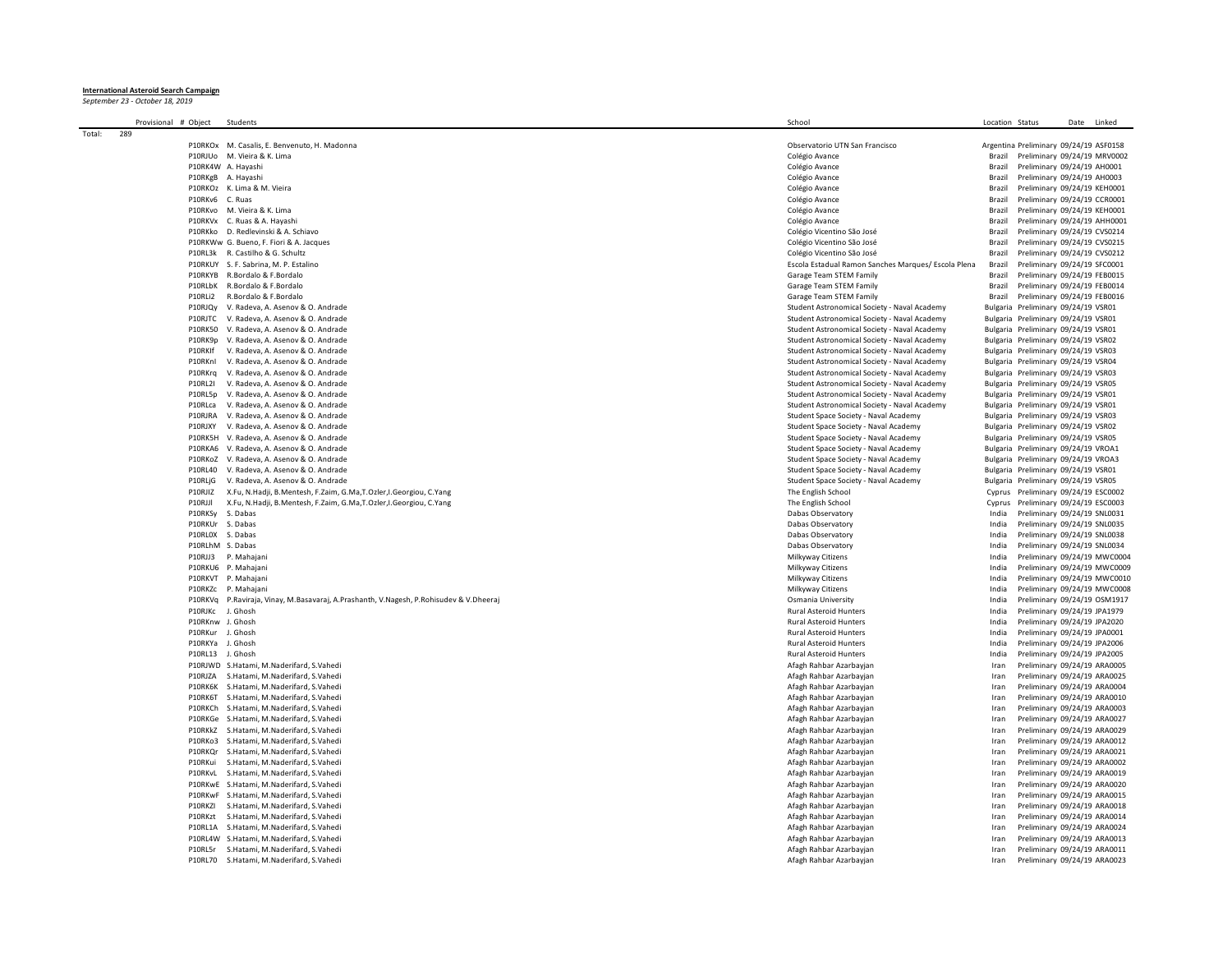P10RJTP A. Sadeghi, N. Mardani, S. Rahmati & AA. Shahdadi NewHorizons Iran Preliminary 09/24/19 NWH1008 P10RJUe A. Sadeghi, N. Mardani, S. Rahmati & AA. Shahdadi NewHorizons NewHorizons NewHorizons NewHorizons Free Members and Desertions Iran Preliminary 09/24/19 NWH2019<br>P10RJZO A. Sadeghi, N. Mardani, S. Rahmati & AA. Shahd P10RJZQ A. Sadeghi, N. Mardani, S. Rahmati & AA. Shahdadi NewHorizons Iran Preliminary 09/24/19 NWH2010 e P10RK3t A. Sadeghi, N. Mardani, S. Rahmati & AA. Shahdadi المستحدث المستحدث المستحدث المستحدث المستحدث المستحدث المستحدث المستحدث المستحدث المستحدث المستحدث المستحدث المستحدث المستحدث المستحدث المستحدث المستحدث المستحدث P10RKb6 A. Sadeghi, N. Mardani, S. Rahmati & AA. Shahdadi P10RKH5 A. Sadeghi, N. Mardani, S. Rahmati & AA. Shahdadi NewHorizons and Samuel Research of Preliminary and Preliminary 09/24/19 NWH1006<br>P10RKpG A. Sadeghi, N. Mardani, S. Rahmati & AA. Shahdadi NewHorizons Iran Prelimina P10RKpG A. Sadeghi, N. Mardani, S. Rahmati & AA. Shahdadi P10RKtK A. Sadeghi, N. Mardani, S. Rahmati & AA. Shahdadi **NewHorizons** NewHorizons NewHorizons Iran Preliminary 09/24/19 NHW2011 P10RKYq A. Sadeghi, N. Mardani, S. Rahmati & AA. Shahdadi NewHorizons and Samuel Company of the Samuel Company of the Samuel Company of Marchani, S. Rahmati & AA. Shahdadi NewHorizons Iran Preliminary 09/24/19 NWH2012<br>P10R P10RKzE A. Sadeghi, N. Mardani, S. Rahmati & AA. Shahdadi NewHorizons Iran Preliminary 09/24/19 NHW2012 P10RKZP A. Sadeghi, N. Mardani, S. Rahmati & AA. Shahdadi NewHorizons Iran Preliminary 09/24/19 NWH2021 P10RL06 A. Sadeghi, N. Mardani, S. Rahmati & AA. Shahdadi NewHorizons and Samuel Research of Preliminary and Preliminary 09/24/19 NWH2013<br>P10R12m A. Sadeghi, N. Mardani, S. Rahmati & AA. Shahdadi NewHorizons Iran Prelimina P10RL2m A. Sadeghi, N. Mardani, S. Rahmati & AA. Shahdadi NewHorizons Iran Preliminary 09/24/19 NWH2018 P10RJJp A. Dimas IES CAB Spain Preliminary 09/24/19 CAB0015 P10RKQv A. Dimas IES CAB Spain Preliminary 09/24/19 CAB0009 P10RKSu A. Dimas Preliminary 09/24/19 CAB0005 (Spain Preliminary 09/24/19 CAB0005 P10RKSu A. Dimas Preliminary 09/24/19 CAB0005<br>P10RKXX A. Dimas Preliminary 09/24/19 CAB0014 Spain Preliminary 09/24/19 CAB0014 P10RL28 A. Dimas IES CAB Spain Preliminary 09/24/19 CAB0011 P10RL4H A. Dimas Spain Preliminary 09/24/19 CAB0006<br>P10RKON M.M.P.Fernando,B.C.D.Beddage,W.M.T.D.Wijesundara,K.C.Wijevesekara,I.Weerakoon Spain Preliminary and Description of Materoid Predators Asteroid Predators Spain Spa P10RKON M.M.P Fernando,B.C.D Beddage,W.M.T.D Wijesundara,K.C Wijeyesekara,I.Weerakoon Asteroid Production Asteroid Predators Asteroid Predators Sri Lanka Preliminary 09/24/19 ASP0001<br>P10RKSg B.C.D Beddage,I.T Weerakoon, M. P10RKSg B.C.D Beddage,I.T Weerakoon, M.M.P Fernando, W.M.T.D Wijesundara,K.C Wijeyesekara, And Maria and Maria Maria Predators and Asteroid Predators and Maria Preliminary 09/24/19 ASP0007<br>P10RKTq M.M.P Fernando,B.C.D Bedd P10RKTq M.M.P Fernando,B.C.D Beddage,W.M.T.D Wijesundara,K.C Wijeyesekara,I.T Weerakoon P10RKTY H.Kaushan. 2002/19 ATO0163 (Particular astronaut Lanka Astronaut Lanka Astronaut Lanka Preliminary 09/24/19 ATO0163<br>P10RKUh H.Kaushan. 2002/19 ATO0155 (Particular astronaut Lanka Astronaut Lanka Astronaut Lanka Pre Sri Lanka Preliminary 09/24/19 ATO0155 P10RKXf H.Kaushan. Astronaut Lanka Sri Lanka Preliminary 09/24/19 ATO0156 P10RL3R H.Kaushan. Astronaut Lanka Sri Lanka Preliminary 09/24/19 ATO0154 Sri Lanka Preliminary 09/24/19 ATO0151 P10RL74 H.Kaushan 2012/19 ATO0153 P10RL74 H.Kaushan Astronaut Lanka Astronaut Lanka Sri Lanka Preliminary 09/24/19 ATO0153<br>P10RL76 H.Kaushan. 2012/19 ATO0160 P10RL74 ATO0160 P10RL74 AStronaut Lanka Astronaut Lanka Sri Lank P10RL76 H.Kaushan. Sri Lanka Preliminary 09/24/19 ATO0160<br>P10RL76 H.Kaushan. Astronaut Lanka Sri Lanka Preliminary 09/24/19 ATO0160<br>P10RL76 H.Kaushan & D.Dinusha ATO0168 ATO0168 Poland Astronaut Lanka National Astronaut Lanka Sri Lanka Preliminary 09/24/19 ATO0168 (Preliminary 199/24/19 ATO0168 Astronaut Lanka Preliminary 09/24/19 ATO0168 P10RLeH H.Kaushan & D.Dinusha Astronaut Lanka Sri Lanka D.Dinusha Astronaut Lanka Sri Lanka Preliminary 09/24/19 ATO0169 P10RJJo KATSKalubowila TM Koodalugodaarachchi WMMD Warnasooriya TWJC Wasalasooriya, JASI Jayasinghe, KAKG Kalubowila Maliyadeva College Sri Janka Preliminary 09/24/19 MCA0010 P10RJR7 K.A.T.S.Kalubowila , T.M.Koodalugodaarachchi , W.M.M.D.Warnasooriya, T.W.I.C.Wasalasooriya, J.A.S.U.Jayasinghe,K.A.K.G.Kalubowila Maliyadeva College Sri Lanka Preliminary 09/24/19 MCA0001 P10RKz3 K.A.T.S.Kalubowila , T.M.Koodalugodaarachchi , W.M.M.D.Warnasooriya, T.W.I.C.Wasalasooriya, J.A.S.U.Jayasinghe, K.A.K.G.Kalubowila Maliyadeva College Sri Lanka Preliminary 09/24/19 MCA0007 P10RK63 R. M. Geethanjana Wanigasekara, T. R. M. K . C. Tennakoon, H.B.H.De Zoysa, W. P. M. C. N. Weerasinghe & S. B. M. S. S. Gunarathne Silver Star Group - University of Kelaniya Sri Lanka Preliminary 09/24/19 SSG0009 P10RKO8 H.B.H.De Zoysa, T. R. M. K . C. Tennakoon, R. M. Geethanjana Wanigasekara, W. P. M. C. N. Weerasinghe & S. B. M. S. S. Gunarathne Silver Star Group - University of Kelaniya Sri Lanka Preliminary 09/24/19 SSG0002<br>P1 P10RKRV H.B.H.De Zoysa, T. R. M. K . C. Tennakoon, R. M. Geethanjana Wanigasekara, W. P. M. C. N. Weerasinghe & S. B. M. S. S. Gunarathne S. B. B. M. K S. Gunarathne Silver Star Group - University of Kelaniya Sri Lanka Pre P10RL0J R. M. Geethanjana Wanigasekara, H.B.H.De Zoysa, W. P. M. C. N. Weerasinghe, S. B. M. S. S. Gunarathne, T. R. M. K. C. Tennakoon & S. B. M. K. S. Gunarathne P10RLbG R. M. Geethaniana Wanigasekara, H.B.H.De Zoysa, W. P. M. C. N. Weerasinghe, S. B. M. S. S. Gunarathne, T. R. M. K. C. Tennakoon & W. P. M. M. Weerasinghe Silver Star Group - University of Kelaniya Scientinary 09/24 P10RK0B N. Niwarthana **Team Drakayz** Sri Lanka Preliminary 09/24/19 TDN0093 P10RKCy N. Niwarthana 2002/19 TDN0079 P10RKCy N. Niwarthana Team Drakayz Sri Lanka Preliminary 09/24/19 TDN0079<br>P10RKfl N. Niwarthana 2002/19 TDN0084 P10RKfU N. Niwarthana 2002/24/19 TDN0084 Preliminary 09/24/19 TDN0084<br>P10RKHp N. Niwarthana 2002/24/19 TDN0081 Premi Drakayz Sri Lanka Preliminary 09/24/19 TDN0081 P10RKHp N. Niwarthana 2012/19 TDN0081 (Sti Lanka Preliminary 09/24/19 TDN0081 Pam Drakayz 2012/19 Team Drakayz Sri Lanka Preliminary 09/24/19 TDN0081<br>P10RKkk N. Niwarthana 2012/19 TDN0090 P10R10120 Pam Drakayz 2012/19 Team Sri Lanka Preliminary 09/24/19 TDN0090 P10RKmp N. Niwarthana 2012/19 TDN0096 P10RKmp N. Niwarthana Team Drakayz Sri Lanka Preliminary 09/24/19 TDN0096<br>P10RKQ9 N. Niwarthana 2012/19 TDN0089 P10RKmp N. Niwarthana Preliminary 09/24/19 TDN0089 Sri Lanka Preliminary 09/24/19 TDN0089 P10RKsY N. Niwarthana 2007/24/19 TDN0091 November 2008 2012 12:00 2012 12:00 2013 2014 12:00 2014 12:00 2014 12:00 2014 2015 2016 2017 2018 2019 2017 2018 2019 2019 2012 2013 2016 2017 2018 2019 2019 2019 2019 2019 2019 20 P10RKTF N. Niwarthana **Team Drakayz** Sri Lanka Preliminary 09/24/19 TDN0088 P10RKzp N. Niwarthana Team Drakayz Sri Lanka Preliminary 09/24/19 TDN0086 P10RL4j N. Niwarthana 2012/19 TDN0085 (Sri Lanka Preliminary 09/24/19 TDN0085 P10RL4j N. Niwarthana Preliminary 09/24/19 TDN0085<br>P10RLby N. Niwarthana 2012/19 TDN0077 Premi Draka Preliminary 09/24/19 TDN0077 Premi Draka Pr Physics Team Drakayz Camera Communications (Sri Lanka Preliminary 09/24/19 TDN0077<br>
Peam Drakayz Camera Communications (Sri Lanka Preliminary 09/24/19 TDN0078 P10RLeK N. Niwarthana 209/24/19 TDN0078 (Sti Lanka Preliminary 09/24/19 TDN0078 P10RLeX N. Niwarthana Preliminary 09/24/19 TDN0078<br>P10RKrO G. K. Oz Preliminary 09/24/19 KBM132 P10RKayseri Science Center Turkey Preliminary 09/24/19 KBM132<br>AstroFducallY Actroform Turkey Preliminary 09/24/19 ALIYON37 P10RKZC M. Rosas, V. García & A. Álvarez **AstroEducaUY** AstroEducaUY AstroEducaUY Uruguay Preliminary 09/24/19 AUY0037 P10RL3t M. Rosas, V. García & A. Álvarez Murada Auyona a Murada a Murada a Murada a Murada a Murada a Murada a Murada a Murada a Murada a Murada a Murada a Uruguay Preliminary 09/24/19 AUY0038 P10RLeJ P. Endra, C. Acosta, N. Morales, R. Miranda & M. Quinaz P10RKQg F. Arocena & O. Andrade Changeles and the Changeles Changeles Changeles Changeles Changeles Changeles Changeles Changeles Changeles Changeles Changeles Changeles Changeles Changeles Changeles Changeles Changeles Ch Liceo 65 **Participal Arocena Arocena Arocena Arocena Arocena Arocena Arocena Arocena Arocena Arocena Arocena Arocena Arocena Arocena Arocena Arocena Arocena Arocena Arocena Arocena Arocena Arocena Arocena Arocena Arocena A** P10RLhr F. Arocena & O. Andrade N. Segovia Company and the Chinama and the Chinama and the Chinama and the Chinama and the Chinama and the Chinama and the Chinama of Preliminary 09/24/19 LGM0038<br>P10RKOO Y. Rua, N. Ferrari, P10RKOO Y. Rua, N. Ferrari, A. Lema & M. Segovia **Observatorio Astronomico de Montevideo** Uruguay Preliminary 09/24/19 OAM108<br>P10RLcl M. Segovia A. Lema M. Gomez & N. Ferrari **New York Content Content Content Content Conte** P10RLcJ M. Segovia, A. Lema, M. Gomez & N. Ferrari Observatorio Astronomico de Montevideo Uruguay Preliminary Preliminary Preliminary Preliminary Preliminary Preliminary Preliminary Preliminary Preliminary Preliminary Prel P10RJKd D. Skapik USA Preliminary 09/24/19 FCS5002<br>P10RK2q H. Will Sammany 09/24/19 FCS5006 Priends' Central School Friends' Central School USA Preliminary 09/24/19 FCS5006 P10RK2q H. Will Friends' Central School USA Preliminary 09/24/19 FCS5006 P10RKh4 H. Will Friends' Central School USA Preliminary 09/24/19 FCS5007 P10RKme H. Will Channel USA Preliminary 09/24/19 FCS5014<br>Priends' Central School Channel USA Preliminary 09/24/19 FCS5014<br>Priends' Central School LISA Preliminary 09/24/19 FCS6012 P10RKwx H. Will Friends' Central School USA Preliminary 09/24/19 FCS5012 P10RLjL D. Skapik USA Preliminary 09/24/19 FCS5005 الكامل Friends' Central School Friends' Central School و P10RLjL<br>Photos Hull SEDS Hull SEDS USA Preliminary 09/24/19 JHU SEDS USA Preliminary 09/24/19 JHU O004 P10RKjD B. Wen, A. Klein, D. Okereke, A. Kenet, N. Sangana P10RKWa B. Wen, A. Klein, A. Kenet, D. Okereke, N. Sangana JHU SEDS USA Preliminary 09/24/19 JHU0006 P10RL2a B. Wen, A. Klein, A. Kenet, D. Okereke, N. Sangana JHU SEDS USA Preliminary 09/24/19 JHU0005 P10RKC2 L. Rerry L. Tanioka R. Rose R. Vagay Nagar Nagar Nagar Nagar Nagar Nagar Nagar Nagar Nagar Nagar Nagar Nagar Nagar Nagar Nagar Nagar Nagar Nagar Nagar Nagar Nagar Nagar Nagar Nagar Nagar Nagar Nagar Nagar Nagar Nag P10RKTS L. Berry L. Tanioka R. Rose R. Vagay Channel Company of Mililani Middle Team 1 USA Preliminary 09/24/19 MMS0114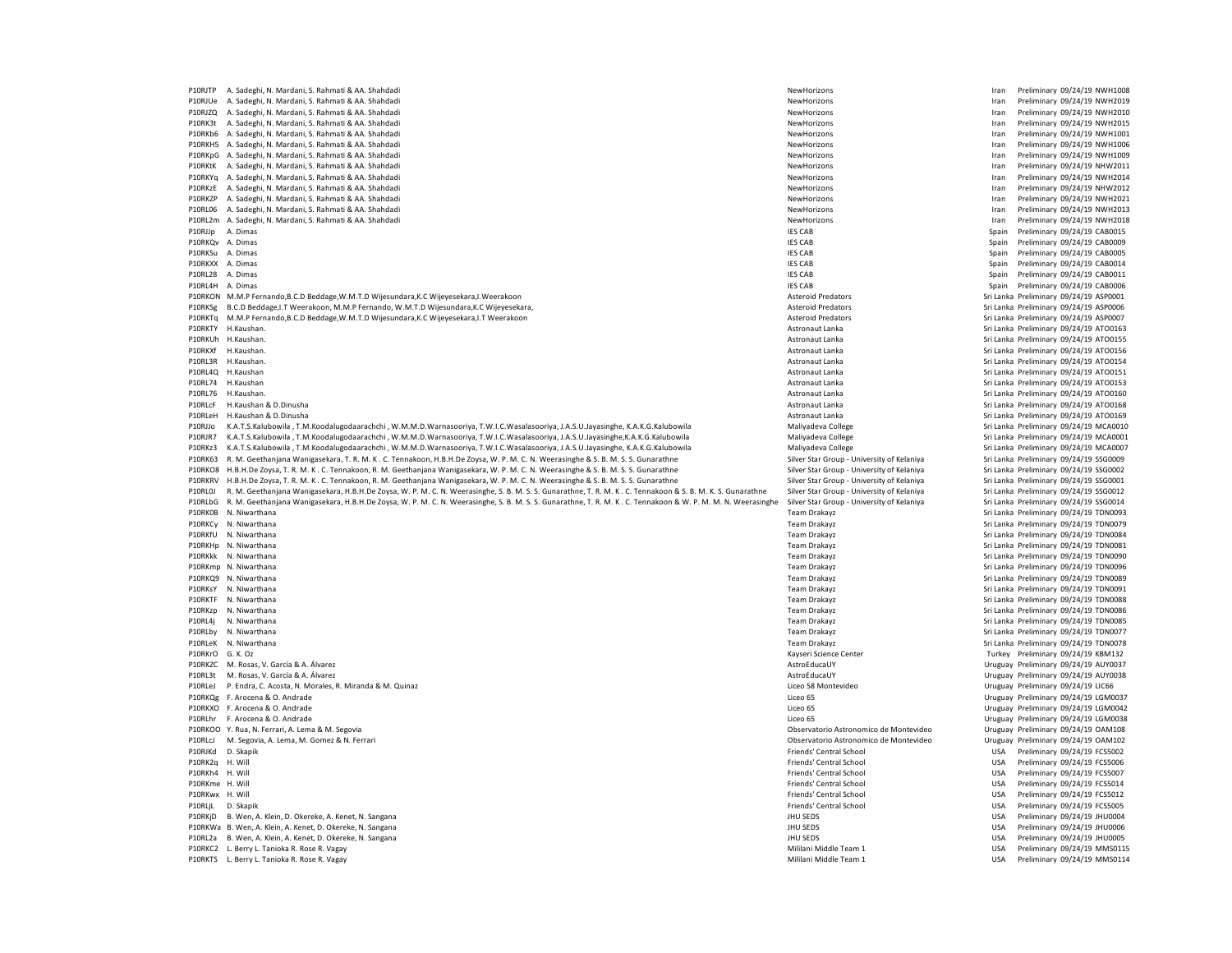P10RL03 T. Nahale, I. Iosefa, J. Aguon, M. Dagdag P10RKRo A. Maclachlan, C. Pascua, S. Pascarelli, J. Yoshizumi Mililani Middle Team 4 USA Preliminary 09/24/19 MMS0044 P10RLaE D. Crowson, M. Henrichs, R. Owens P10RTaA M. Casalis, E. Benvenuto, F. Madonna P10RU27 M. Rodrigues, N. Fernandes & C. Ruas P10RTjF V. Radeva, A.ASENOV, O.Andrade, E. Canhanga & Pedro Salmos Student Astronomical Society - Naval Academy Bulgaria Preliminary 09/25/19 VSR02 P10RTlL P.Raviraja, Vinay, M.Basavaraj, A.Prashanth, V.Nagesh, P.Rohisudev & V.Dheeraj P10RS3Y S.Hatami, M.Naderifard, S.Vahedi<br>P10RS8x S.Hatami M.Naderifard S.Vahedi P10RSqj S.Hatami, M.Naderifard, S.Vahedi Afagh Rahbar Azarbayjan Iran Preliminary 09/25/19 ARA0020 P10RT2u S.Hatami, M.Naderifard, S.Vahedi Afagh Rahbar Azarbayjan Iran Preliminary 09/25/19 ARA0026 P10RTIC S.Hatami, M.Naderifard, S.Vahedi Afagh Rahbar Azarbayjan Iran Preliminary 09/25/19 ARA0041 P10RU8g S.Hatami, M.Naderifard, S.Vahedi Afagh Rahbar Azarbayjan Iran Preliminary 09/25/19 ARA0038 P10RTb8 A. Sadeghi, N. Mardani, S. Rahmati & AA. Shahdadi NewHorizons Iran Preliminary 09/25/19 NWH3026 P10RTcA A. Sadeghi, N. Mardani, S. Rahmati & AA. Shahdadi P10RTHc A. Sadeghi, N. Mardani, S. Rahmati & AA. Shahdadi NewHorizons Iran Preliminary 09/25/19 NWH4037

P10RJVi T. Nahale, J. Aguon, D. Terada, L. Berry Champion and Mililani Middle Team 2 USA Preliminary 09/24/19 MMS0024<br>P10RKXO T. Nahale, J. Aguon, D. Terada, L. Berry Champion and Mililani Middle Team 2 USA Preliminary 09/ P10RKX0 T. Nahale, J. Aguon, D. Terada, L. Berry Campion and Mililani Mililani Middle Team 2 USA Preliminary 09/24/19 MMS0025<br>P10RL03 T. Nahale, I. Iosefa, J. Aguon, M. Dagdag 2002 And Dagdag 2003 USA Preliminary 09/24/19 P10RL3b A. Maclachlan, N. Aperocho, S. Brown, A. Nakagawa Mililani Mililani Middle Team 3 USA Preliminary 09/24/19 MMS0032<br>P10RKRo A. Maclachlan, C. Pascua, S. Pascarelli, J. Yoshizumi Mililani Mililani Mililani Mililani M P10RKYS A. Maclachlan, C. Pascua, S. Pascarelli, J. Yoshizumi Mililani Middle Team 4 Mililani Middle Team 4 Mililani Middle Team 4 USA Preliminary 09/24/19 MMS0045<br>P10RKcM D. Crowson, M. Henrichs, R. Owens P10RKcM D. Crowson, M. Henrichs, R. Owens Space Rock Hounds Space Rock Hounds Space Rock Hounds USA Preliminary 09/24/19 SRH0241<br>P10RLaF D. Crowson M. Henrichs R. Owens Space Rock Hounds Space Rock Hounds Space Rock Hounds P10RLdL D. Crowson, M. Henrichs, R. Owens November 2008 and the Space Rock Hounds Dealer Rock Hounds Dealer Management of the Space Rock Hounds Dealer Management DSA Preliminary 09/24/19 SRH0239<br>P10RK8N A. Sood Preliminary P10RK8N A. Sood SpaceXplorers USA Preliminary 09/24/19 SPX0010 P10RKO7 A. Sood SpaceXplorers USA Preliminary 09/24/19 SPX0011 P10RKZn A. Sood SpaceXplorers USA Preliminary 09/24/19 SPX0004 P10RL3P A. Sood SpaceXplorers USA Preliminary 09/24/19 SPX0014 P10RL64 A. Sood SpaceXplorers USA Preliminary 09/24/19 SPX0013 P10RLiR A. Sood SpaceXplorers USA Preliminary 09/24/19 SPX0015 P10RLk3 A. Sood SpaceXplorers USA Preliminary 09/24/19 SPX0006 P10RL4b C. Benesh Wesleyan College USA Preliminary 09/24/19 WES0081 Wesleyan College **Wesleyan College** USA Preliminary 09/24/19 WES0080 P10RT1M M. Casalis, E. Benvenuto, F. Madonna, N. Rocchia **Observatorio E. P. A. Rocchia Casacia Casacia** Observatorio UTN San Francisco **Argentina Preliminary 09/25/19 ASF0161**<br>P10RTaA M. Casalis, E. Benvenuto, F. Madonna P10RTbV M. Casalis, E. Benvenuto, F. Madonna Observatorio UTN San Francisco Argentina Preliminary 09/25/19 ASF0166 P10RUfB M. Rodrigues, N. Fernandes & C. Ruas Colégio Avance Colégio Avance Colégio Avance Preliminary 09/25/19 MSR0001 P10RTkb P. Estalino Preliminary 09/25/19 PE0001<br>P10RSI4 R.Bordalo Brazil Preliminary 09/25/19 PE0001<br>P10RSI4 R.Bordalo Brazil Preliminary 09/25/19 FEB001 Brazil Preliminary 09/25/19 FEB0017 P10RSK3 R.Bordalo & F.Bordalo Brazil Preliminary 09/25/19 FEB0018<br>P10RSIS V.Radeva, A.Asenov, O.Andrade & E. Canhanga entropy and the state of the state of the Student Astronomical Society - Naval Academy Bulgaria Prelimin P10RSIS V. Radeva, A.Asenov, O.Andrade & E. Canhanga Student Astronomical Society - Naval Academy Student Astronomical Society - Naval Academy Bulgaria Preliminary 09/25/19 VSR01<br>P10RSRC V Radeva, A Asenov O Andrade & E. C P10RSRC V. Radeva, A.Asenov, O.Andrade & E. Canhanga Student Astronomical Society - Marchael Student Astronomical Society - Naval Academy Student Astronomical Society - Naval Academy Bulgaria Preliminary 09/25/19 VSR01<br>P10 P10RSU5 V. Radeva, A.Asenov, O.Andrade & E. Canhanga Student Astronomical Society - Naval Academy Academy Bulgaria Preliminary 09/25/19 VSR01<br>P10RTiF V Radeva A ASENOV O Andrade E Canhanga & Pedro Salmos Student Astronomic P10RTkC V. Radeva, A.Asenov, O.Andrade, E. Canhanga & Pedro Salmos Student Space Society - Naval Academy Student Space Society - Naval Academy Bulgaria Preliminary 09/25/19 RAA01 erich S. Dabas Dabas Dabas Dabas Dabas Dabas Dabas Dabas Dabas Dabas Dabas Dabas Dabas Dabas Dabas Dabas Dabas Dabas Dabas Dabas Dabas Dabas Dabas Dabas Dabas Dabas Dabas Dabas Dabas Dabas Dabas Dabas Dabas Dabas Dabas Dab P10RTom S. Dabas Dabas Observatory India Preliminary 09/25/19 SNL0045 P10RTrn S. Dabas Dabas Observatory India Preliminary 09/25/19 SNL0044 P10RTs9 S. Dabas Dabas Observatory India Preliminary 09/25/19 SNL0048 P10RTcq P. Mahajani Milkyway Citizens India Preliminary 09/25/19 MWC0014 P10RTkn P. Mahajani Milkyway Citizens India Preliminary 09/25/19 MWC0017 P10RUiy P. Mahajani Milkyway Citizens India Preliminary 09/25/19 MWC0019 مية P10RSRE P.Raviraja, Vinay, M.Basavaraj, A.Prashanth, V.Nagesh, P.Rohisudev & V.Dheeraj و المستخدم المستخدم المستخدم المستخدم المستخدم المستخدم المستخدم المستخدم المستخدم المستخدم المستخدم المستخدم المستخدم المستخدم ال P10RSSn P.Raviraja, Vinay, M.Basavaraj, A.Prashanth, V.Nagesh, P.Rohisudev & V.Dheeraj Osmania University India Preliminary 09/25/19 OSM1911 P10RT9I P.Raviraja, Vinay, M.Basavaraj, A.Prashanth, V.Nagesh, P.Rohisudev & V.Dheeraj Osmania University India Preliminary 09/25/19 OSM1910 P10RS5t J. Ghosh Production and Preliminary 09/25/19 JPA2002<br>P10RSft J. Ghosh Production and Preliminary 09/25/19 JPA2003<br>P10RSft J. Ghosh Preliminary 09/25/19 JPA2003 Preliminary 09/25/19 JPA2003 P10RSfz J. Ghosh Rural Asteroid Hunters India Preliminary 09/25/19 JPA2001 P10RSUT J. Ghosh Rural Asteroid Hunters India Preliminary 09/25/19 JPA2004 P10RUk4 J. Ghosh Rural Asteroid Hunters India Preliminary 09/25/19 JPA0001 P10RSHS S. Vashist November 2022/19 ISC1000 P10RSHS S. Vashist Preliminary 09/25/19 ISC1000<br>P10RTax S. Vashist Preliminary 09/25/19 ISC1001 Preliminary 09/25/19 ISC1001 P10RS1w S.Hatami, M.Naderifard, S.Vahedi engles and the security of the security of the security of the security of the security of the security of the security of the security of the security of the security of the securi P10RS8x S.Hatami, M.Naderifard, S.Vahedi Afagh Rahbar Azarbayjan Iran Preliminary 09/25/19 ARA0018 P10RSKo S.Hatami, M.Naderifard, S.Vahedi engles and the security of the security of the security of the security of the security of the security of the security of the security of the security of the security of the securi P10RSsc S.Hatami, M.Naderifard, S.Vahedi engles and the security of the security of the security of the security of the security of the security of the security of the security of the security of the security of the securi P10RTBI S.Hatami, M.Naderifard, S.Vahedi Martia amb and the studies of the studies of the material of the studies of the studies of the material and the material and the material and the material of the material of the mat P10RTi3 S.Hatami, M.Naderifard, S.Vahedi **American Afagh Rahbar Azarbayian Afagh Rahbar Azarbayian** Iran Preliminary 09/25/19 ARA0042 P10RU2N S.Hatami, M.Naderifard, S.Vahedi amb and the material and the studies of the material and the material of the material and the material and the material and the material and the material and the material and the ma P10RSj2 A. Sadeghi, N. Mardani, S. Rahmati & AA. Shahdadi NewHorizons and Samuel Research of Preliminary and San Annual Samuel Research of Preliminary 09/25/19 NWH3027<br>P10RT21 A. Sadeghi, N. Mardani, S. Rahmati & AA. Shahd P10RT21 A. Sadeghi, N. Mardani, S. Rahmati & AA. Shahdadi NewHorizons NewHorizons NewHorizons NewHorizons Preliminary 09/25/19 NWH3027 NewHorizons Iran Preliminary 09/25/19 NWH3024<br>P10RT3Y A. Sadeghi, N. Mardani, S. Rahmat of Peliminary O9/25/19 NWH3024 (Particular and Martia Company of Peliminary O9/25/19 NWH3024 (Particular and Martia Company of Peliminary O9/25/19 NWH3023<br>P10RT4m A. Sadeghi, N. Mardani, S. Rahmati & AA. Shahdadi NewHorizo ering and the Martia Martia and Samuel and Samuel and Samuel and Samuel and Samuel And Samuel and Samuel And Samuel and Samuel and Samuel And Samuel and Samuel and Samuel and Samuel and Samuel and Samuel and Samuel and Sam P10RTbb A. Sadeghi, N. Mardani, S. Rahmati & AA. Shahdadi NewHorizons Iran Preliminary 09/25/19 NWH3028 P10RTCG A. Sadeghi, N. Mardani, S. Rahmati & AA. Shahdadi NewHorizons NewHorizons NewHorizons NewHorizons Iran Preliminary 09/25/19 NWH4031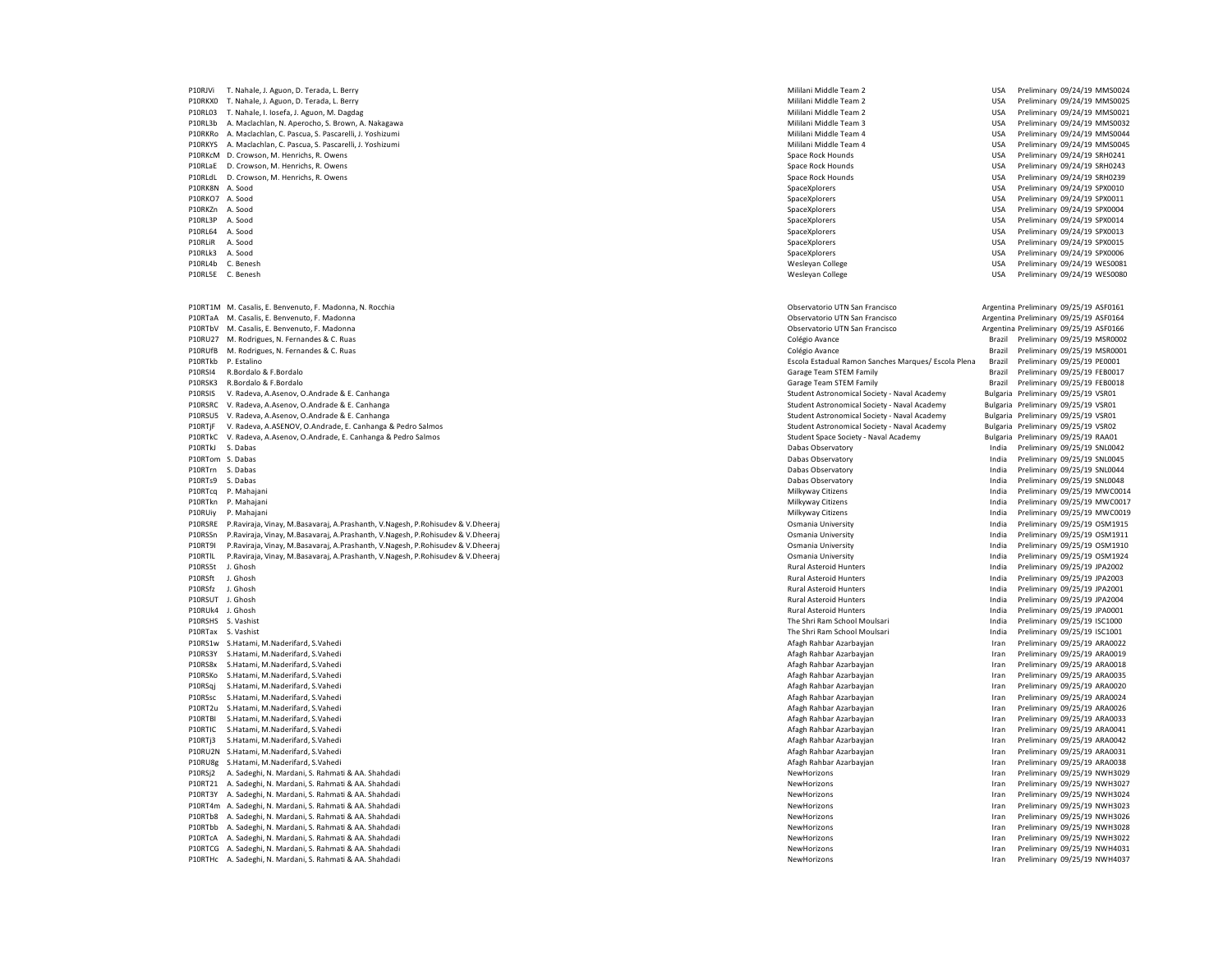P10RTit A. Sadeghi, N. Mardani, S. Rahmati & AA. Shahdadi NewHorizons Iran Preliminary 09/25/19 NWH4032 P10RTz8 A. Sadeghi, N. Mardani, S. Rahmati & AA. Shahdadi NewHorizons and Samuel States and States and States and States and States and States and States and States and States and Preliminary 09/25/19 NWH4036<br>P10RTze A. Sa P10RTZg A. Sadeghi, N. Mardani, S. Rahmati & AA. Shahdadi NewHorizons Iran Preliminary 1976 NewHorizons Iran Preliminary 1976 NewHorizons Iran Preliminary 1976 P10RU9Y A. Sadeghi, N. Mardani, S. Rahmati & AA. Shahdadi NewHorizons and Shahdadi NewHorizons and the Shah Preliminary 09/25/19 NWH4040<br>P10RSKo A. Dimas Preliminary 09/75/19 CAR0077 P10RSKq A. Dimas Spain Preliminary 09/25/19 CAB0027<br>P10RTiv A. Dimas Spain Preliminary 09/25/19 CAB0027<br>P10RTiv A. Dimas Spain Preliminary 09/25/19 CAB0030 P10RTix A. Dimas IES CAB Spain Preliminary 09/25/19 CAB0030 P10RTjC A. Dimas IES CAB Spain Preliminary 09/25/19 CAB0022 P10RTPf A. Dimas IES CAB Spain Preliminary 09/25/19 CAB0025 P10RTrx A. Dimas Spain Preliminary 09/25/19 CAB0018<br>P10RT2E M.M.P. Fernando,B.C.D Beddage,W.M.T.D Wijesundara,K.C Wijevesekara,J.T Weerakoon Spain Preliminary 09/25/19 ASP0005 P10RT2E M.M.P Fernando,B.C.D Beddage,W.M.T.D Wijesundara,K.C Wijeyesekara,I.T Weerakoon P10RTl6 M.M.P Fernando,B.C.D Beddage,W.M.T.D Wijesundara,K.C Wijeyesekara,I.Weerakoon Asteroid Predators Asteroid Predators Asteroid Predators Sri Lanka Preliminary 09/25/19 ASP0014<br>P10RSpa H.Kaushan. Sri Lanka Preliminary P10RSpa H.Kaushan. 2002/19 ATO0179 (Sri Lanka Preliminary 09/25/19 ATO0179 P10RSpa H.Kaushan. Sri Lanka Preliminary 09/25/19 ATO0179 ATO0179 ATO0179 ATO0179 ATO0179 ATO0179 ATO0179 ATO0179 ATO0197 ATO0197 ATO0197 ATO0197 A of the matter of the matter of the matter of the matter of the matter of the matter of the matter of the matter of the matter of the matter of the matter of the matter of the matter of the matter of the matter of the matte P10RT2w H.Kaushan. 2012/19 ATO0194 P10RT2w H.Kaushan. Astronaut Lanka Astronaut Lanka Sri Lanka Preliminary 09/25/19 ATO0194<br>P10RTa8 H.Kaushan. 2012/19 ATO0173 P10RT2m 2012/19 ATO0173 P10RT2m 2012/19 AStronaut Lanka Sri L P10RTb7 H.Kaushan. Sri Lanka Preliminary 09/25/19 ATO0190<br>P10RT36 K.A.T.S.Kalubowila T.M.Koodalugodaarachchi , W.M.M.D.Warnasooriya T.W.I.C.Wasalasooriya J.A.S.U.Jayasinghe, K.A.K.G.Kalubowila Maliyadeva College San and Ma P10RT36 K.A.T.S.Kalubowila , T.M.Koodalugodaarachchi , W.M.M.D.Warnasooriya, T.W.I.C.Wasalasooriya, J.A.S.U.Jayasinghe, K.A.K.G.Kalubowila P10RSFY W. P. M. M. M. Weerasinghe, H.B.H.De Zoysa, R. M. Geethanjana Wanigasekara, W. P. M. C. N. Weerasinghe, S. B. M. S. S. Gunarathne & T. R. M. K. C. Tennakoon Silver Star Group - University of Kelaniya Sri Lanka Prel P10RSzy S. B. M. K. S. Gunarathne, R. M. Geethanjana Wanigasekara, H.B.H.De Zoysa, W. P. M. C. N. Weerasinghe, S. B. M. S. S. Gunarathne & T. R. M. K. C. Tennakoon Silver Star Group - University of Kelaniya<br>P10BSGP N Niwer P10RS6P N. Niwarthana 2002/25/19 TDN0103<br>P10RSER N. Niwarthana 2002/25/19 TDN0105<br>P10RSER N. Niwarthana 2002/25/19 TDN0105 P10RSER N. Niwarthana 2007/25/19 TDN0105 P10RSER N. Niwarthana 2007/25/19 TDN0105<br>P10RSHX N. Niwarthana 2007/25/19 TDN0101 P10RSml N. Niwarthana 2002/25/19 TDN0102 PHORSml N. Niwarthana Team Drakayz Sri Lanka Preliminary 09/25/19 TDN0102<br>P10RSo1 N. Niwarthana 2002/25/19 TDN0098 Pampa Drakayz Team Drakayz Sri Lanka Preliminary 09/25/19 TDN0098 P10RSo6 N. Niwarthana Team Drakayz Sri Lanka Preliminary 09/25/19 TDN0100 P10RTAN N. Niwarthana 2002/5/19 TDN0112 10RTAN N. Niwarthana Team Drakayz Sri Lanka Preliminary 09/25/19 TDN0112<br>P10RTDL N. Niwarthana 2002/5/19 TDN0111 2012/09/25/19 TDN0111 P10RTF0 N. Niwarthana 2002/5/19 TDN0115 Pampra and the state of the control of the control of the control of the control of the control of the control of the control of the control of the control of the control of the cont P10RTVg N. Niwarthana 2002/25/19 TDN0107 Pampra Sri Lanka Preliminary 09/25/19 TDN0107<br>P10RTvZ N. Niwarthana 2002/25/19 TDN0116 P10RTyZ N. Niwarthana 2002/5/19 TDN0116 Preliminary 09/25/19 TDN0116 Preliminary 09/25/19 TDN0116 Preliminary 09/25/19 TDN0116 Preliminary 09/25/19 TDN0116 Preliminary 09/25/19 TDN0106 Preliminary 09/25/19 TDN0106 Prelimin P10RU1P N. Niwarthana Team Drakayz Sri Lanka Preliminary 09/25/19 TDN0106 P10RSGF M. Rosas, V. García & A. Álvarez en Electronical and a terminary ostroEducaUY and a controlled a controlled a controlled a controlled a controlled a controlled a controlled a controlled a controlled a controlled a P10RT1Q M. Rosas, V. García & A. Álvarez en Electronica en Electronica en Electronica en ElectroPata a Constantinary OS en ElectroPata a Constantinary OS/25/19 AUY0040<br>P10RSHc C. Acosta & P. Gendra Preliminary 09/25/19 LIC P10RSHc C. Acosta & P. Gendra Controller and the Same States of the Same Controller and the SS Montevideo (Pre<br>P10RSUs C. Acosta & P. Gendra Preliminary 09/25/19 LIC68 P10RSUs C. Acosta & P. Gendra Montevideo Dente and States and States and States of Technology 25/19 LIC68 Montevideo Uruguay Preliminary 09/25/19 LIC68<br>P10RSik O. Andrade & F. Arocena Dente and States and States and States P10RSik O. Andrade & F. Arocena and a compare a material control of the control of the control of the control of the control of the control of the control of the control of the control of the control of the control of the P10RT2B O. Andrade & F. Arocena Liceo 65 Uruguay Preliminary 09/25/19 LGM0050<br>P10RSvX M. Segovia, N. Ferrari & A. Lema Liceo Andrea Liceo 65 Uruguay Preliminary 09/25/19 OAM119 P10RSvX M. Segovia, N. Ferrari & A. Lema Chronomico de Montevideo Enterario Astronomico de Montevideo Uruguay Preliminary 09/25/19 OAM119<br>P10RT1S M. Segovia, N. Ferrari & A. Lema Chronomico de Montevideo Uruguay Preliminar P10RT1S M. Segovia, N. Ferrari & A. Lema 
PERRETA LEMA NEW PROVIDENT AND RETAINING ASTRONOMICO CONTENT MANUSICAL CONTENT OF THE SECOND ASTRONOMICO CONTENT OF THE ORIGINAL URUGUAY PREMINIARY 09/25/19 OAM118<br>P10RT3Q M. Segov P10RT3Q M. Segovia, N. Ferrari & A. Lema 
PERREGISTION AND ANNOUNCED AND REGISTION MANUSICAL CONSERVATOR CONSERVATOR CONTENTION OBSERVATOR CONTENTION OBSERVATOR OR URUGUAY PRELIMINARY OBJES JEBI OAMNES AND PRELIMINARY OBJE P10RT4j M. Segovia, N. Ferrari & A. Lema P10RTcB M. Segovia, N. Ferrari & A. Lema 2017/19 Chematorio Astronomico de Montevideo Montevideo Uruguay Preliminary 09/25/19 OAM117<br>P10RTcR M. Segovia, N. Ferrari & A. Lema 2017/19 OAM121 P10RTcR M. Segovia, N. Ferrari & A. Lema P10RSEW M. Segovia Observatorio de Montevideo Uruguay Preliminary 09/25/19 OAM123 P10RTk5 M. Segovia, A. Lema, N. Ferrari & Y. Rua **Observatorio de Montevideo Campachia Campachia Campachia Campachia Campachia Campachia Campachia Campachia Campachia Campachia Campachia Campachia Campachia Campachia Campa** P10RTnL M. Segovia, A. Lema, N. Ferrari & Y. Rua Observatorio de Montevideo Uruguay Preliminary Preliminary Pre P10RRUs H. Will Friends' Central School و Stendard USA Preliminary 09/25/19 FCS5023<br>Priends' Central School و Priends' Central School USA Preliminary 09/25/19 FCS5020<br>Priends' Central School USA Preliminary 09/25/19 FCS50 P10RTa5 H. Will Friends' Central School و USA Preliminary 09/25/19 FCS5021<br>P10RTaW H. Will Friends' Central School USA Preliminary 09/25/19 FCS5022 P10RTaW H. Will Friends' Central School USA Preliminary 09/25/19 FCS5022 P10RSR8 A.Cornelio, N. Sangana, A. Klein JHU SEDS USA Preliminary 09/25/19 JHU O014 P10RT3j A.Cornelio, N. Sangana, B. Wen, A. Klein JHU SEDS USA Preliminary 09/25/19 JHU0015 P10RTba A.Cornelio, N. Sangana, A. Klein P10RTcj A.Cornelio, N. Sangana, A. Klein JHU SEDS USA Preliminary 09/25/19 JHU0013 P10RTnr N. Parente, A. Klein 209/25/19 JHU SEDS USA Preliminary 09/25/19 JHU SEDS USA Preliminary 09/25/19 JHU0007<br>P10RTPk B. Wen. N. Sangana. D. Okereke P10RTPk B. Wen, N. Sangana, D. Okereke المستحدث المستحدث المستحدث المستحدث المستحدث المستحدث المستحدث المستحدث المستحدث المستحدث المستحدث المستحدث المستحدث المستحدث المستحدث المستحدث المستحدث المستحدث المستحدث المستحدث ال P10RTX4 N. Sangana, B. Wen, D. Okereke Jusa Preliminary of the Sanga Preliminary of the Sangara Preliminary of the Sangara Dusa Preliminary of the Sangara Preliminary of the Sangara Preliminary of the Sangara Preliminary o P10RS93 L. Berry L. Tanioka R. Rose R. Vagay NMS0116 Case and Tanioka R. Rose R. Vagay NMS0116 Case R. Vagay NMS0116 Case R. Vagay NMS0116 Case R. Vagay NMS0116 Case R. Vagay NMS0116 Case R. Vagay NMS0116 Case R. Vagay NMS P10RSwC L. Berry L. Tanioka R. Rose R. Vagay NMS0118<br>P10RSzP L. Berry L. Tanioka R. Rose R. Vagay NMS0117 NMS0117 NMS and Democratic Democratic Democratic Millani Middle Team 1 USA Preliminary 09/25/19 MMS0117 P10RSzP L. Berry L. Tanioka R. Rose R. Vagay Nasar America Companion and the companion of the companion of the companion of the companion of the companion of the companion of the companion of the companion of the companion P10RTG1 T. R. Vagay, R. Rose, L. Berry Channel Millani Millani Millani Middle Team 1 and the USA Preliminary 09/25/19 MMS0015<br>P10RTtA T. R. Vagay, R. Rose, L. Berry Channel Millani Millani Millani Millani Millani Millani M P10RTtA T. R. Vagay, R. Rose, L. Berry Camera and Camera and Camera and Camera and Camera and Camera and Camera and Camera and Camera and Camera and Camera and Camera and Camera and Camera and Camera and Camera and Camera P10RTxE T. R. Vagay, R. Rose, L. Berry Mililani Middle Team 1 USA Preliminary 09/25/19 MMS0016 P10RUIS T. R. Vagay, R. Rose, L. Berry Preliminary 09/25/19 MMS0014<br>P10RTVu A. Nakagawa, N. Aperocho, A. Maclachlan, C. Pascua Preliminary C. Pascua Preliminary 09/25/19 MMS0033 P10RTVu A. Nakagawa, N. Aperocho, A. Maclachlan, C. Pascua  $\begin{tabular}{c} \bf{P1ORT} & \bf{A.} \bf{Nakagawa, N.} \bf{Aperochon, A.} \bf{A.} \bf{A.} \bf{A.} \bf{A.} \bf{A.} \bf{A.} \bf{A.} \bf{A.} \bf{A.} \bf{A.} \bf{A.} \bf{A.} \bf{A.} \bf{A.} \bf{A.} \bf{A.} \bf{A.} \bf{A.} \bf{A.} \bf{A.} \bf{A.} \bf{A.} \bf{A.} \bf{A.} \bf{A.} \bf{A.} \bf{A.} \bf{A.} \bf{A.} \bf$ P10RUaq A. Nakagawa, N. Aperocho, A. Maclachlan, C. Pascua P10RT26 D. Crowson, M. Henrichs, R. Owens Case Company of Case Rock Hounds Space Rock Hounds News Space Rock Hounds News Space Rock Hounds News Space Rock Hounds News Space Rock Hounds News Space Rock Hounds News Space Roc P10RTkg D. Crowson, M. Henrichs, R. Owens Space Rock Hounds Space Rock Hounds Space Rock Hounds USA Preliminary 09/25/19 SRH0244

P10RTa8 H.Kaushan. Astronaut Lanka Sri Lanka Preliminary 09/25/19 ATO0173 Sri Lanka Preliminary 09/25/19 TDN0101 Sri Lanka Preliminary 09/25/19 TDN0098 Philm Team Drakayz **Philode State State State State State State State State State State State State State State State State State State State State State State State State State State State State State State State State St** Sri Lanka Preliminary 09/25/19 TDN0113 P10RSQr M. Rosas, V. García & A. Álvarez AstroEducaUY Uruguay Preliminary 09/25/19 AUY0042 P10RSIm O. Andrade & F. Arocena Liceo 65 Uruguay Preliminary 09/25/19 LGM0048 USA Preliminary 09/25/19 FCS5020